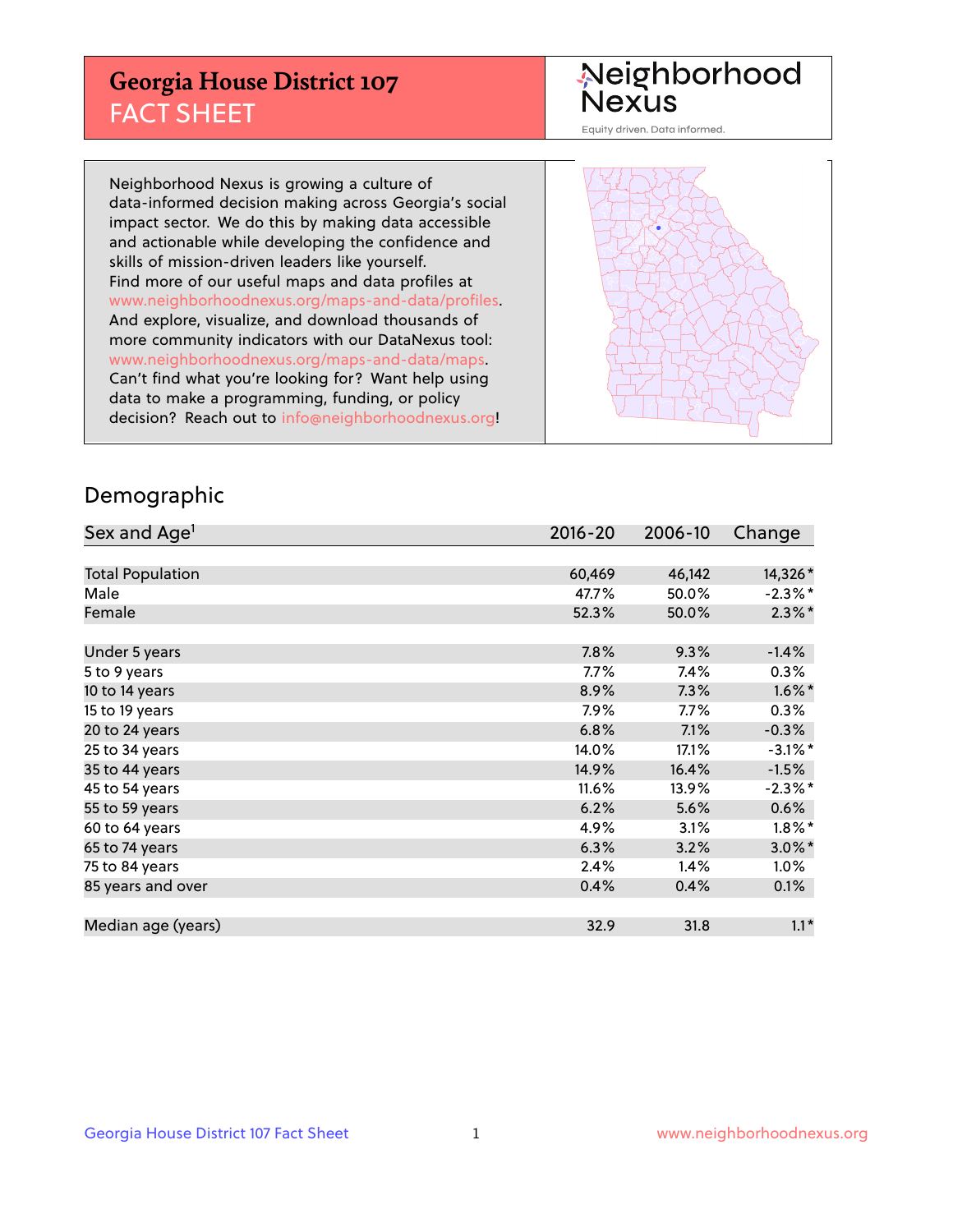## Demographic, continued...

| Race <sup>2</sup>                                            | $2016 - 20$ | 2006-10 | Change     |
|--------------------------------------------------------------|-------------|---------|------------|
| <b>Total population</b>                                      | 60,469      | 46,142  | 14,326*    |
| One race                                                     | 95.8%       | 97.3%   | $-1.6\%$ * |
| White                                                        | 39.1%       | 44.9%   | $-5.8\%$ * |
| <b>Black or African American</b>                             | 32.4%       | 26.9%   | $5.5%$ *   |
| American Indian and Alaska Native                            | 1.0%        | 0.1%    | 0.8%       |
| Asian                                                        | 13.7%       | 12.8%   | 0.9%       |
| Native Hawaiian and Other Pacific Islander                   | 0.0%        | 0.2%    | $-0.2%$    |
| Some other race                                              | 9.5%        | 12.4%   | $-2.9%$    |
| Two or more races                                            | 4.2%        | 2.7%    | 1.6%       |
| Race alone or in combination with other race(s) <sup>3</sup> | $2016 - 20$ | 2006-10 | Change     |
| Total population                                             | 60,469      | 46,142  | 14,326*    |
| White                                                        | 41.9%       | 47.2%   | $-5.3\%$ * |
| <b>Black or African American</b>                             | 35.0%       | 29.2%   | $5.8\%$ *  |
| American Indian and Alaska Native                            | 1.6%        | 0.3%    | $1.3\%$ *  |
| Asian                                                        | 14.6%       | 13.3%   | 1.3%       |
| Native Hawaiian and Other Pacific Islander                   | 0.1%        | 0.2%    | $-0.2%$    |
|                                                              | 11.5%       | 12.7%   | $-1.2%$    |
| Some other race                                              |             |         |            |
| Hispanic or Latino and Race <sup>4</sup>                     | $2016 - 20$ | 2006-10 | Change     |
| Total population                                             | 60,469      | 46,142  | 14,326*    |
| Hispanic or Latino (of any race)                             | 28.4%       | 26.7%   | 1.7%       |
| Not Hispanic or Latino                                       | 71.6%       | 73.3%   | $-1.7%$    |
| White alone                                                  | 25.6%       | 31.5%   | $-5.9\%$ * |
| <b>Black or African American alone</b>                       | 30.3%       | 26.2%   | 4.1%*      |
| American Indian and Alaska Native alone                      | 0.1%        | 0.1%    | $-0.0%$    |
| Asian alone                                                  | 13.7%       | 12.8%   | 0.9%       |
| Native Hawaiian and Other Pacific Islander alone             | 0.0%        | 0.2%    | $-0.2%$    |
| Some other race alone                                        | 0.3%        | 0.2%    | 0.1%       |
| Two or more races                                            | 1.5%        | 2.2%    | $-0.7%$    |
| U.S. Citizenship Status <sup>5</sup>                         | $2016 - 20$ | 2006-10 | Change     |
|                                                              |             |         |            |
| Foreign-born population                                      | 19,766      | 15,621  | 4,145*     |
| Naturalized U.S. citizen                                     | 49.7%       | 40.2%   | $9.5%$ *   |
| Not a U.S. citizen                                           | 50.3%       | 59.8%   | $-9.5%$ *  |
| Citizen, Voting Age Population <sup>6</sup>                  | $2016 - 20$ | 2006-10 | Change     |
| Citizen, 18 and over population                              | 33,101      | 24,582  | 8,520*     |
| Male                                                         | 46.5%       | 47.8%   | $-1.3%$    |
| Female                                                       | 53.5%       | 52.2%   | 1.3%       |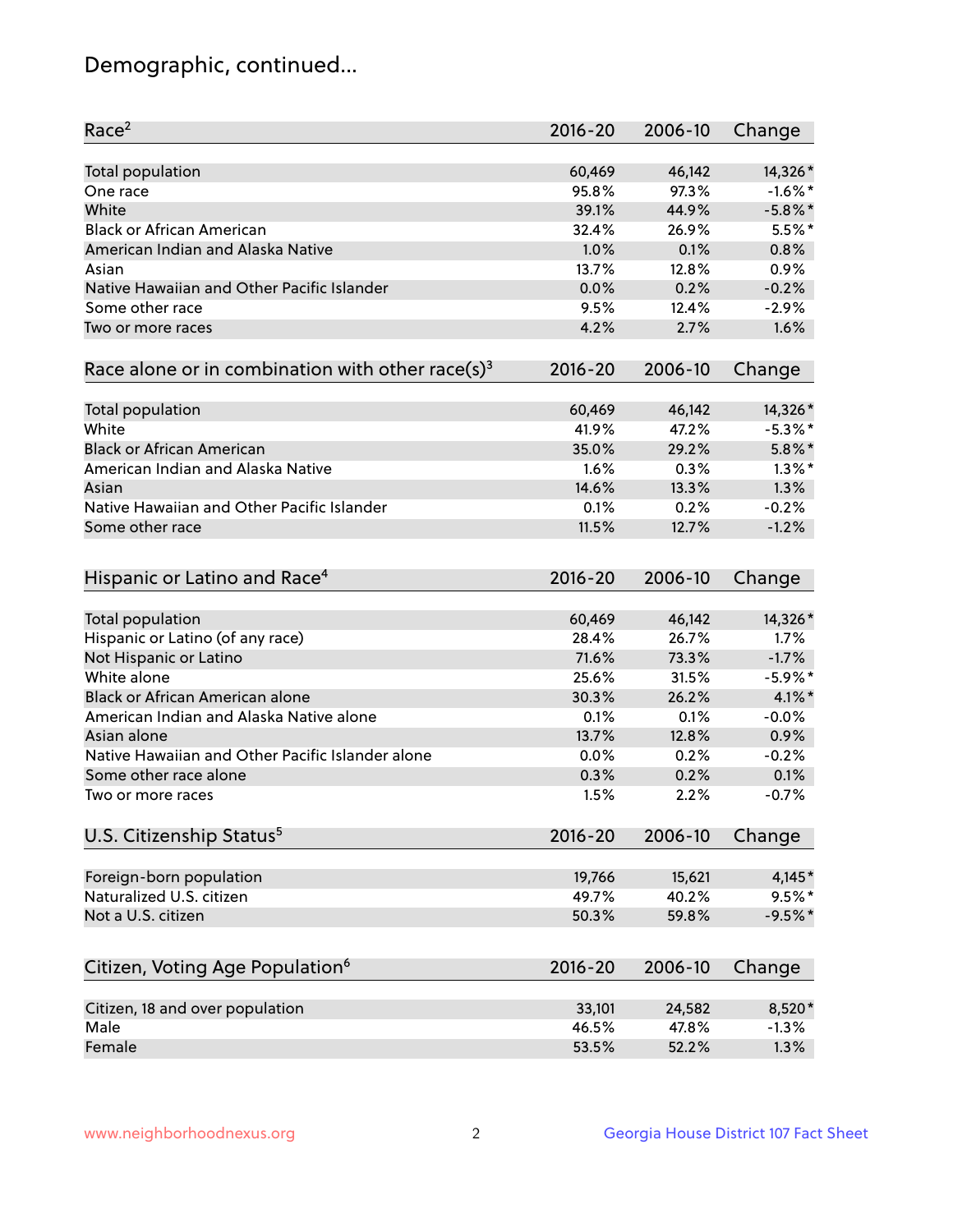#### Economic

| Income <sup>7</sup>                                 | $2016 - 20$ | 2006-10 | Change     |
|-----------------------------------------------------|-------------|---------|------------|
|                                                     |             |         |            |
| All households                                      | 18,060      | 15,412  | $2,648*$   |
| Less than \$10,000                                  | 4.1%        | 4.1%    | $-0.0%$    |
| \$10,000 to \$14,999                                | 2.9%        | 3.1%    | $-0.2%$    |
| \$15,000 to \$24,999                                | 7.4%        | 8.6%    | $-1.3%$    |
| \$25,000 to \$34,999                                | 9.1%        | 11.5%   | $-2.4%$    |
| \$35,000 to \$49,999                                | 12.4%       | 17.6%   | $-5.2%$ *  |
| \$50,000 to \$74,999                                | 21.4%       | 22.2%   | $-0.8%$    |
| \$75,000 to \$99,999                                | 15.8%       | 14.8%   | 0.9%       |
| \$100,000 to \$149,999                              | 16.7%       | 11.5%   | $5.2\%$ *  |
| \$150,000 to \$199,999                              | 6.3%        | 3.7%    | $2.6\%$ *  |
| \$200,000 or more                                   | 4.1%        | 3.0%    | 1.1%       |
| Median household income (dollars)                   | 65,186      | 55,477  | 9,709*     |
| Mean household income (dollars)                     | 79,267      | 68,218  | $11,049*$  |
| With earnings                                       | 88.6%       | 93.5%   | $-4.8\%$ * |
| Mean earnings (dollars)                             | 78,008      | 66,896  | $11,112*$  |
| <b>With Social Security</b>                         | 20.2%       | 11.7%   | $8.5%$ *   |
| Mean Social Security income (dollars)               | 17,286      | 14,281  | $3,005*$   |
| With retirement income                              | 12.5%       | 8.4%    | 4.1%*      |
| Mean retirement income (dollars)                    | 27,152      | 20,060  | 7,091*     |
| With Supplemental Security Income                   | 3.8%        | 2.5%    | 1.3%       |
| Mean Supplemental Security Income (dollars)         | 12,434      | 7,182   | 5,252      |
| With cash public assistance income                  | 0.5%        | 0.6%    | $-0.1%$    |
| Mean cash public assistance income (dollars)        | 577         | 3,846   | $-3,270$   |
| With Food Stamp/SNAP benefits in the past 12 months | 8.9%        | 7.2%    | 1.8%       |
|                                                     |             |         |            |
| Families                                            | 13,673      | 11,328  | 2,345*     |
| Less than \$10,000                                  | 2.9%        | 4.8%    | $-1.9%$    |
| \$10,000 to \$14,999                                | 1.8%        | 2.3%    | $-0.5%$    |
| \$15,000 to \$24,999                                | 6.7%        | 9.3%    | $-2.7%$    |
| \$25,000 to \$34,999                                | 10.7%       | 10.0%   | 0.7%       |
| \$35,000 to \$49,999                                | 10.5%       | 14.9%   | $-4.5%$ *  |
| \$50,000 to \$74,999                                | 20.2%       | 22.6%   | $-2.4%$    |
| \$75,000 to \$99,999                                | 16.5%       | 14.9%   | 1.6%       |
| \$100,000 to \$149,999                              | 18.3%       | 13.0%   | $5.3\%$ *  |
| \$150,000 to \$199,999                              | 7.5%        | 4.8%    | $2.8\%$ *  |
| \$200,000 or more                                   | 4.9%        | 3.3%    | 1.5%       |
| Median family income (dollars)                      | 70,861      | 59,452  | 11,409*    |
| Mean family income (dollars)                        | 85,007      | 72,088  | 12,919*    |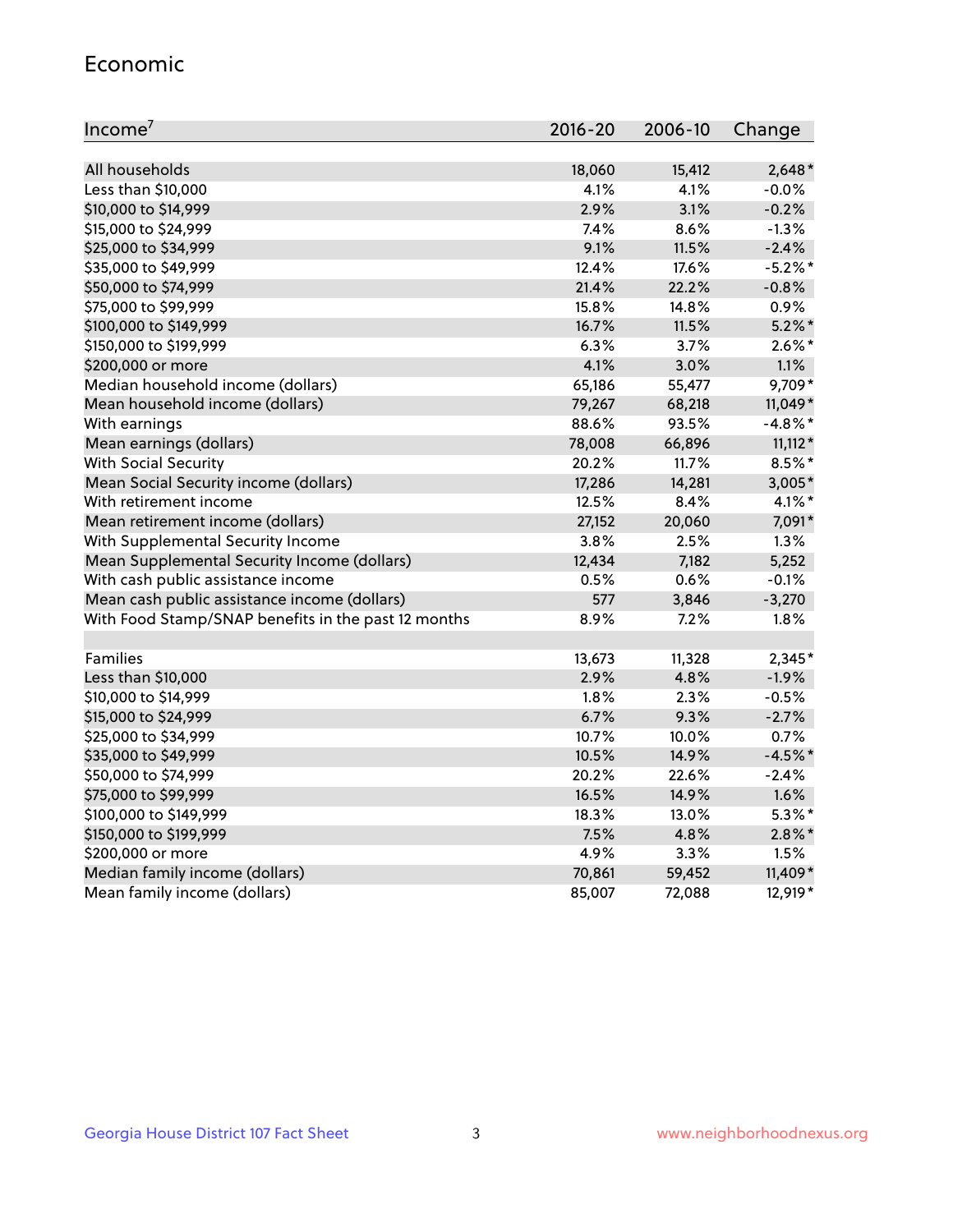## Economic, continued...

| Income, continued <sup>8</sup>                                        | $2016 - 20$ | 2006-10       | Change    |
|-----------------------------------------------------------------------|-------------|---------------|-----------|
|                                                                       |             |               |           |
| Nonfamily households                                                  | 4,387       | 4,084         | 303       |
| Median nonfamily income (dollars)                                     | 47,342      | 45,295        | 2,047     |
| Mean nonfamily income (dollars)                                       | 55,031      | 53,215        | 1,816     |
| Median earnings for workers (dollars)                                 | 32,199      | 30,234        | 1,965*    |
| Median earnings for male full-time, year-round workers                | 42,218      | 41,698        | 520       |
| (dollars)                                                             |             |               |           |
| Median earnings for female full-time, year-round workers<br>(dollars) | 38,318      | 37,803        | 514       |
| Per capita income (dollars)                                           | 24,912      | 23,585        | $1,326*$  |
|                                                                       |             |               |           |
| Families and People Below Poverty Level <sup>9</sup>                  | $2016 - 20$ | 2006-10       | Change    |
|                                                                       |             |               |           |
| <b>All families</b>                                                   | 9.9%        | 11.1%         | $-1.2%$   |
| With related children under 18 years                                  | 14.1%       | 15.4%         | $-1.3%$   |
| With related children under 5 years only                              | 10.3%       | 15.4%         | $-5.1%$   |
| Married couple families                                               | 6.7%        | 6.0%          | 0.7%      |
| With related children under 18 years                                  | 8.5%        | 7.8%          | 0.7%      |
| With related children under 5 years only                              | 11.1%       | 6.8%          | 4.4%      |
| Families with female householder, no husband present                  | 21.7%       | 29.2%         | $-7.5%$   |
| With related children under 18 years                                  | 30.8%       | 37.4%         | $-6.6%$   |
| With related children under 5 years only                              | 14.4%       | 49.1%         | $-34.6%$  |
| All people                                                            | 11.5%       | 12.9%         | $-1.4%$   |
| Under 18 years                                                        | 15.0%       | 20.5%         | $-5.5%$   |
| Related children under 18 years                                       | 14.7%       | 20.2%         | $-5.5%$   |
| Related children under 5 years                                        | 10.1%       | 25.0%         | $-15.0%$  |
| Related children 5 to 17 years                                        | 16.3%       | 18.0%         | $-1.6%$   |
| 18 years and over                                                     | 10.0%       | 9.8%          | 0.2%      |
| 18 to 64 years                                                        | 10.3%       | 9.4%          | 0.9%      |
| 65 years and over                                                     | 8.0%        | 16.1%         | $-8.1%$   |
| People in families                                                    | 10.0%       | 13.0%         | $-3.0%$   |
| Unrelated individuals 15 years and over                               |             |               | $9.9\%$ * |
|                                                                       | 22.1%       | 12.3%         |           |
| Non-Hispanic white people                                             | 6.0%        | 6.8%          | $-0.7%$   |
|                                                                       | 10.4%       |               | $-1.4%$   |
| Black or African-American people<br>Asian people                      | 8.9%        | 11.8%<br>5.6% | 3.3%      |
|                                                                       | 17.4%       |               | $-7.9%$   |
| Hispanic or Latino people                                             |             | 25.3%         |           |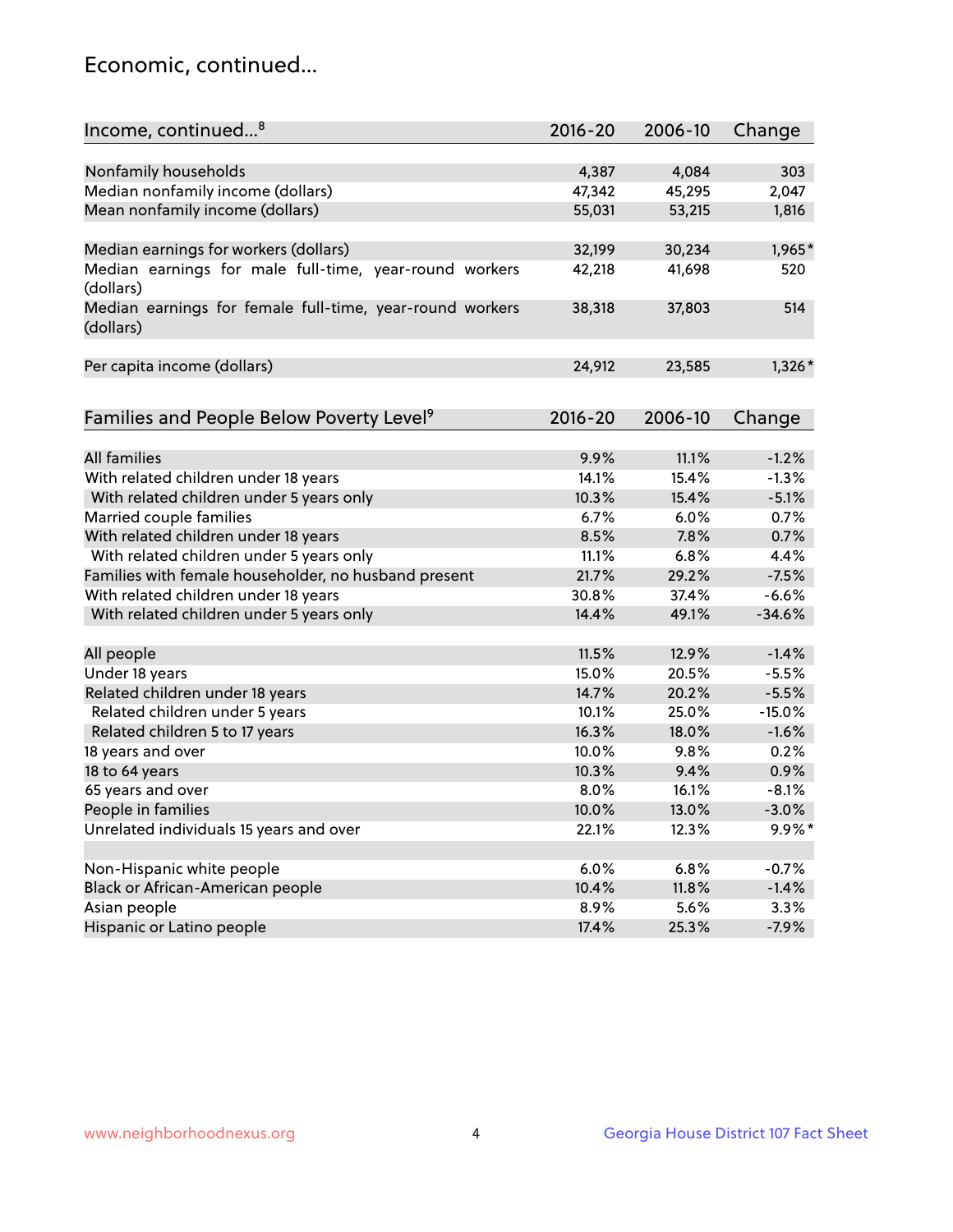## Employment

| Employment Status <sup>10</sup>                                                               | $2016 - 20$ | 2006-10 | Change     |
|-----------------------------------------------------------------------------------------------|-------------|---------|------------|
|                                                                                               |             |         |            |
| Population 16 years and over                                                                  | 44,494      | 34,320  | 10,174*    |
| In labor force                                                                                | 67.9%       | 73.7%   | $-5.7%$ *  |
| Civilian labor force                                                                          | 67.9%       | 73.5%   | $-5.6\%$ * |
| Employed                                                                                      | 65.1%       | 67.6%   | $-2.5%$    |
| Unemployed                                                                                    | 2.8%        | 5.9%    | $-3.1%$    |
| <b>Armed Forces</b>                                                                           | 0.0%        | 0.1%    | $-0.1%$    |
| Not in labor force                                                                            | 32.1%       | 26.3%   | $5.7\%$ *  |
| Civilian labor force                                                                          | 30,225      | 25,238  | 4,987*     |
| <b>Unemployment Rate</b>                                                                      | 4.1%        | 8.0%    | $-3.9%$    |
|                                                                                               |             |         |            |
| Females 16 years and over                                                                     | 23,327      | 17,792  | $5,534*$   |
| In labor force                                                                                | 61.3%       | 67.1%   | $-5.7%$    |
| Civilian labor force                                                                          | 61.3%       | 67.1%   | $-5.7%$    |
| Employed                                                                                      | 58.5%       | 61.4%   | $-2.9%$    |
|                                                                                               |             |         |            |
| Own children of the householder under 6 years                                                 | 5,921       | 4,796   | $1,125*$   |
| All parents in family in labor force                                                          | 50.9%       | 61.0%   | $-10.1%$   |
|                                                                                               |             |         |            |
| Own children of the householder 6 to 17 years                                                 | 11,561      | 8,153   | $3,408*$   |
| All parents in family in labor force                                                          | 68.0%       | 75.9%   | $-7.8%$    |
|                                                                                               |             |         |            |
| Industry <sup>11</sup>                                                                        | $2016 - 20$ | 2006-10 | Change     |
|                                                                                               |             |         |            |
| Civilian employed population 16 years and over                                                | 28,977      | 23,208  | 5,769*     |
| Agriculture, forestry, fishing and hunting, and mining                                        | 0.0%        | 0.1%    | $-0.1%$    |
| Construction                                                                                  | 9.7%        | 10.4%   | $-0.7%$    |
| Manufacturing                                                                                 | 9.7%        | 8.8%    | 0.9%       |
| Wholesale trade                                                                               | 4.3%        | 4.2%    | 0.1%       |
| Retail trade                                                                                  | 14.3%       | 12.6%   | 1.7%       |
| Transportation and warehousing, and utilities                                                 | 6.1%        | 4.3%    | $1.8\%$ *  |
| Information                                                                                   | 1.4%        | 4.5%    | $-3.0\%$ * |
| Finance and insurance, and real estate and rental and leasing                                 | 6.4%        | 8.0%    | $-1.6%$    |
| Professional, scientific, and management, and administrative<br>and waste management services | 12.9%       | 12.3%   | 0.6%       |
| Educational services, and health care and social assistance                                   | 14.2%       | 15.3%   | $-1.2%$    |
|                                                                                               |             |         |            |
| Arts, entertainment, and recreation, and accommodation and<br>food services                   | 10.7%       | 10.5%   | 0.2%       |
| Other services, except public administration                                                  | 6.9%        | 6.6%    | 0.3%       |
| Public administration                                                                         | 3.4%        | 2.5%    | 0.9%       |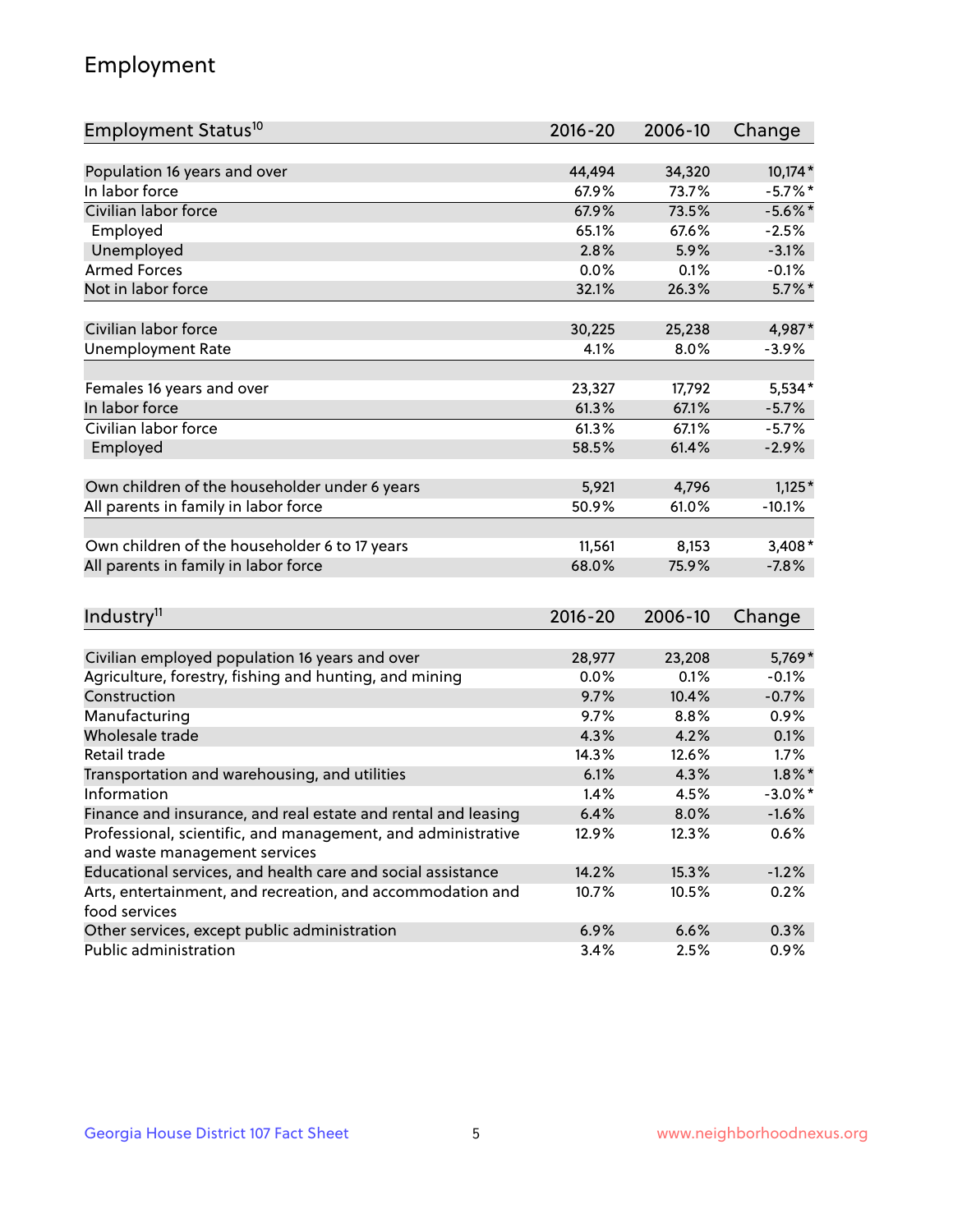## Employment, continued...

| Occupation <sup>12</sup>                                    | $2016 - 20$ | 2006-10 | Change     |
|-------------------------------------------------------------|-------------|---------|------------|
| Civilian employed population 16 years and over              | 28,977      | 23,208  | 5,769*     |
| Management, business, science, and arts occupations         | 29.8%       | 33.8%   | $-4.0\%$ * |
| Service occupations                                         | 20.1%       | 17.8%   | 2.3%       |
| Sales and office occupations                                | 24.9%       | 26.5%   | $-1.5%$    |
| and<br>Natural<br>maintenance                               | 12.0%       | 11.2%   | 0.7%       |
| resources,<br>construction,<br>occupations                  |             |         |            |
| Production, transportation, and material moving occupations | 13.2%       | 10.6%   | $2.6\%$ *  |
| Class of Worker <sup>13</sup>                               | $2016 - 20$ | 2006-10 | Change     |
|                                                             | 28,977      | 23,208  | 5,769*     |
| Civilian employed population 16 years and over              |             |         |            |
| Private wage and salary workers                             | 83.8%       | 84.4%   | $-0.6%$    |
| Government workers                                          | 8.4%        | 8.6%    | $-0.3%$    |
| Self-employed in own not incorporated business workers      | 7.8%        | 7.0%    | 0.8%       |
| Unpaid family workers                                       | 0.1%        | 0.0%    | 0.1%       |
| Job Flows <sup>14</sup>                                     | 2019        | 2010    | Change     |
|                                                             |             |         |            |
| Total Jobs in district                                      | 31,395      | 25,859  | 5,536      |
| Held by residents of district                               | 5.5%        | 4.9%    | 0.6%       |
| Held by non-residents of district                           | 94.5%       | 95.1%   | $-0.6%$    |
| Jobs by Industry Sector <sup>15</sup>                       | 2019        | 2010    | Change     |
| Total Jobs in district                                      | 31,395      |         | 5,536      |
|                                                             |             | 25,859  |            |
| Goods Producing sectors                                     | 15.0%       | 15.6%   | $-0.7%$    |
| Trade, Transportation, and Utilities sectors                | 22.7%       | 21.7%   | 1.0%       |
| All Other Services sectors                                  | 62.3%       | 62.7%   | $-0.4%$    |
| Total Jobs in district held by district residents           | 1,731       | 1,277   | 454        |
| <b>Goods Producing sectors</b>                              | 21.2%       | 20.7%   | 0.5%       |
| Trade, Transportation, and Utilities sectors                | 17.7%       | 17.8%   | $-0.1%$    |
| All Other Services sectors                                  | 61.1%       | 61.6%   | $-0.4%$    |
|                                                             |             |         |            |
| Jobs by Earnings <sup>16</sup>                              | 2019        | 2010    | Change     |
|                                                             |             |         |            |
| Total Jobs in district                                      | 31,395      | 25,859  | 5,536      |
| Jobs with earnings \$1250/month or less                     | 21.5%       | 24.7%   | $-3.2%$    |
| Jobs with earnings \$1251/month to \$3333/month             | 32.7%       | 37.4%   | $-4.7%$    |
| Jobs with earnings greater than \$3333/month                | 45.8%       | 37.8%   | 8.0%       |
| Total Jobs in district held by district residents           | 1,731       | 1,277   | 454        |
| Jobs with earnings \$1250/month or less                     | 24.8%       | 25.1%   | $-0.4%$    |
| Jobs with earnings \$1251/month to \$3333/month             | 42.7%       | 44.6%   | $-1.8%$    |
| Jobs with earnings greater than \$3333/month                | 32.5%       | 30.3%   | 2.2%       |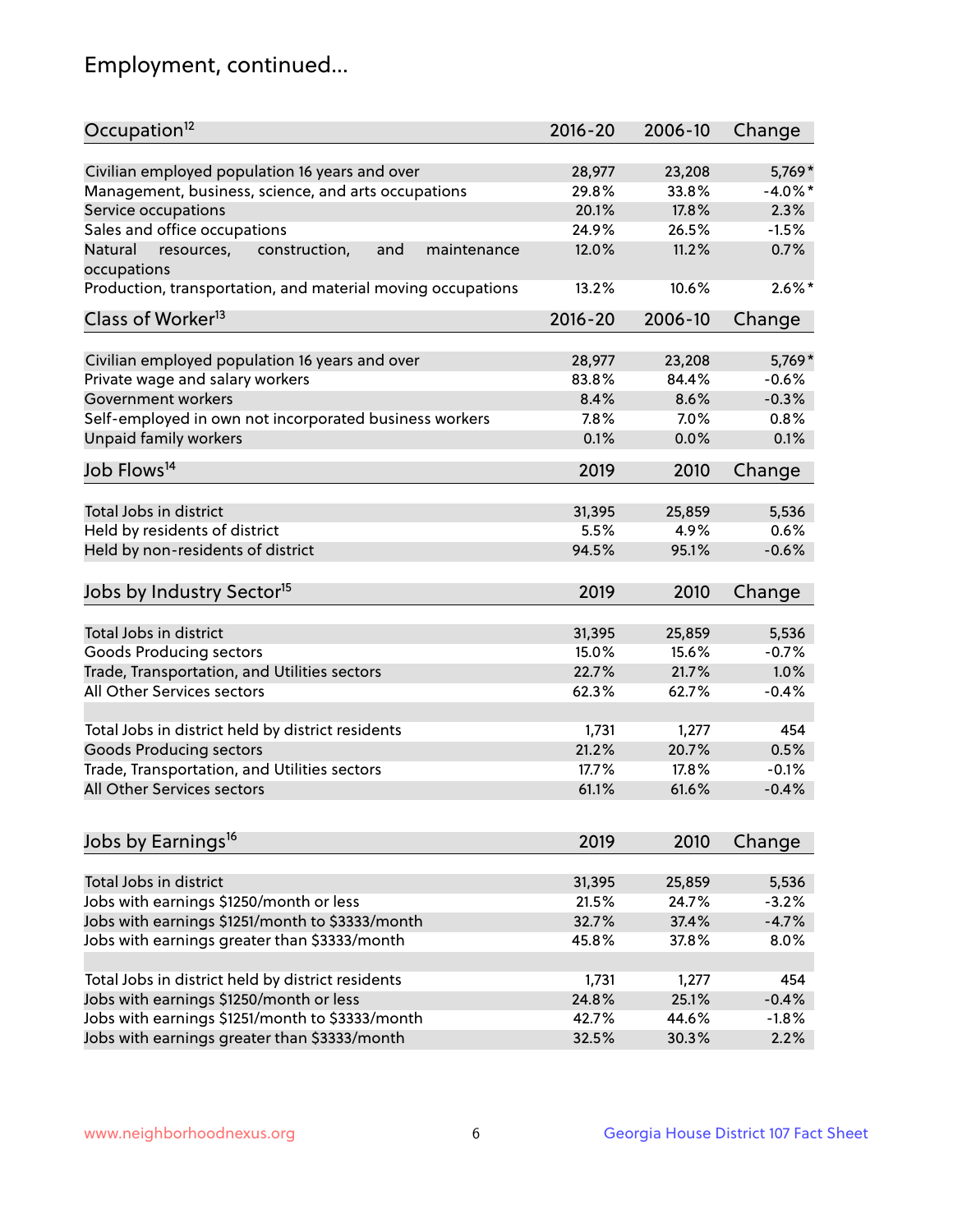## Employment, continued...

| 5,536   |
|---------|
| 1.2%    |
| $-7.0%$ |
| 5.7%    |
|         |
| 454     |
| 3.0%    |
| $-9.3%$ |
| 6.3%    |
|         |

#### Education

| School Enrollment <sup>18</sup>                | $2016 - 20$ | 2006-10 | Change   |
|------------------------------------------------|-------------|---------|----------|
|                                                |             |         |          |
| Population 3 years and over enrolled in school | 18,097      | 13,296  | 4,801*   |
| Nursery school, preschool                      | 6.9%        | $7.3\%$ | $-0.4%$  |
| Kindergarten                                   | 6.6%        | 5.7%    | 0.9%     |
| Elementary school (grades 1-8)                 | 41.0%       | 41.5%   | $-0.5%$  |
| High school (grades 9-12)                      | 23.5%       | 23.5%   | $0.0\%$  |
| College or graduate school                     | 22.1%       | 22.0%   | 0.0%     |
| Educational Attainment <sup>19</sup>           | $2016 - 20$ | 2006-10 | Change   |
|                                                |             |         |          |
| Population 25 years and over                   | 36,796      | 28,253  | $8,543*$ |
| Less than 9th grade                            | 7.8%        | 6.7%    | 1.1%     |
| 9th to 12th grade, no diploma                  | 7.3%        | 7.9%    | $-0.7%$  |
| High school graduate (includes equivalency)    | 29.1%       | 26.4%   | 2.8%     |
| Some college, no degree                        | 19.0%       | 19.4%   | $-0.4%$  |
| Associate's degree                             | 7.9%        | 8.2%    | $-0.3%$  |
| Bachelor's degree                              | 18.6%       | 21.1%   | $-2.4%$  |
| Graduate or professional degree                | 10.4%       | 10.5%   | $-0.1%$  |
|                                                |             |         |          |
| Percent high school graduate or higher         | 85.0%       | 85.4%   | $-0.4%$  |
| Percent bachelor's degree or higher            | 29.0%       | 31.5%   | $-2.5%$  |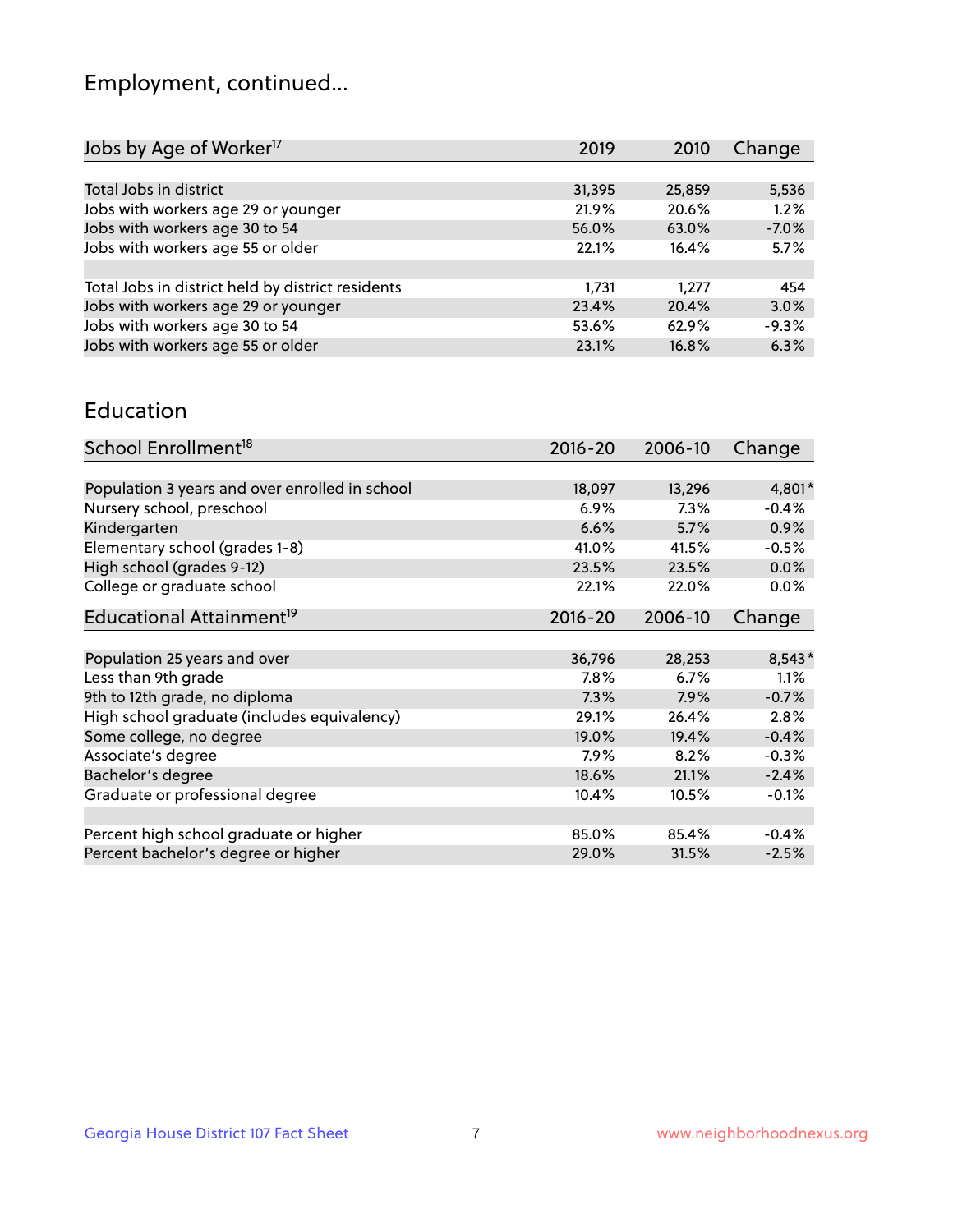## Housing

| Households by Type <sup>20</sup>                     | 2016-20     | 2006-10 | Change     |
|------------------------------------------------------|-------------|---------|------------|
|                                                      |             |         |            |
| <b>Total households</b>                              | 18,060      | 15,412  | $2,648*$   |
| Family households (families)                         | 75.7%       | 73.5%   | 2.2%       |
| With own children under 18 years                     | 38.7%       | 40.5%   | $-1.8%$    |
| Married-couple family                                | 52.9%       | 53.5%   | $-0.5%$    |
| With own children of the householder under 18 years  | 27.2%       | 29.0%   | $-1.8%$    |
| Male householder, no wife present, family            | 5.9%        | 4.6%    | 1.3%       |
| With own children of the householder under 18 years  | 2.3%        | 2.2%    | 0.1%       |
| Female householder, no husband present, family       | 16.9%       | 15.4%   | 1.5%       |
| With own children of the householder under 18 years  | 9.2%        | 9.3%    | $-0.1%$    |
| Nonfamily households                                 | 24.3%       | 26.5%   | $-2.2%$    |
| Householder living alone                             | 19.5%       | 21.9%   | $-2.4%$    |
| 65 years and over                                    | 5.8%        | 2.0%    | $3.8\%$ *  |
|                                                      |             |         |            |
| Households with one or more people under 18 years    | 43.4%       | 44.6%   | $-1.2%$    |
| Households with one or more people 65 years and over | 22.1%       | 10.1%   | 12.0%*     |
|                                                      |             |         |            |
| Average household size                               | 3.35        | 2.98    | $0.36*$    |
| Average family size                                  | 3.88        | 3.52    | $0.36*$    |
|                                                      |             |         |            |
| Housing Occupancy <sup>21</sup>                      | $2016 - 20$ | 2006-10 | Change     |
|                                                      |             |         |            |
| Total housing units                                  | 18,899      | 17,358  | $1,541*$   |
| Occupied housing units                               | 95.6%       | 88.8%   | $6.8\%$ *  |
| Vacant housing units                                 | 4.4%        | 11.2%   | $-6.8\%$ * |
|                                                      |             |         |            |
| Homeowner vacancy rate                               | 1.3         | 3.7     | $-2.4$     |
| Rental vacancy rate                                  | 5.7         | 12.0    | $-6.3*$    |
|                                                      |             |         |            |
| Units in Structure <sup>22</sup>                     | $2016 - 20$ | 2006-10 | Change     |
|                                                      |             |         |            |
| Total housing units                                  | 18,899      | 17,358  | $1,541*$   |
| 1-unit, detached                                     | 64.1%       | 67.0%   | $-2.9%$    |
| 1-unit, attached                                     | 10.5%       | 8.8%    | 1.8%       |
| 2 units                                              | 1.7%        | 1.0%    | 0.7%       |
| 3 or 4 units                                         | 2.0%        | 1.5%    | 0.5%       |
| 5 to 9 units                                         | 4.1%        | 1.8%    | $2.3\%$ *  |
|                                                      |             |         |            |
| 10 to 19 units                                       | 7.1%        | 8.3%    | $-1.2%$    |
| 20 or more units                                     | 8.6%        | 8.2%    | 0.4%       |
| Mobile home                                          | 1.9%        | 3.5%    | $-1.6%$    |
| Boat, RV, van, etc.                                  | 0.0%        | 0.0%    | 0.0%       |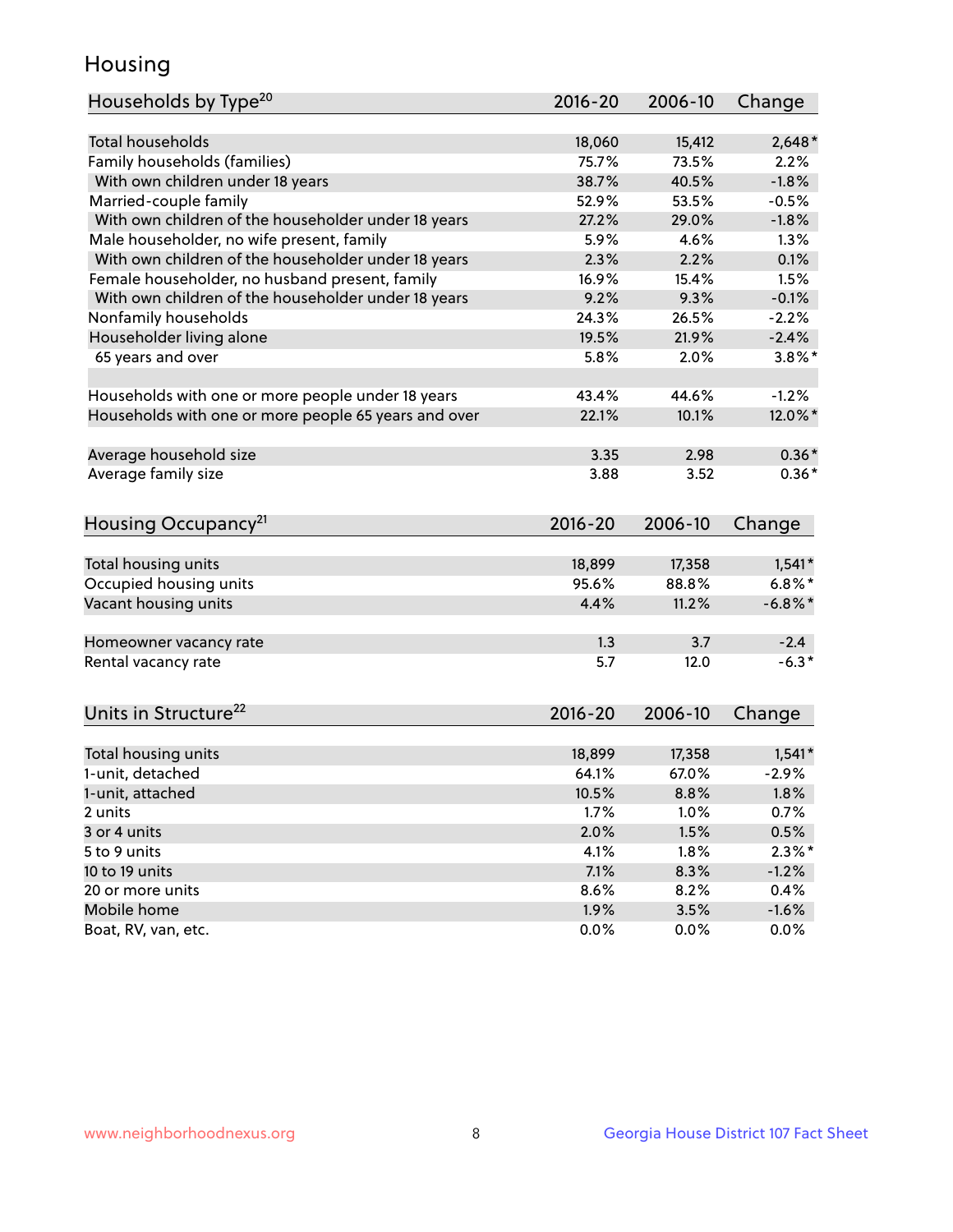## Housing, Continued...

| Year Structure Built <sup>23</sup>             | 2016-20     | 2006-10 | Change      |
|------------------------------------------------|-------------|---------|-------------|
| Total housing units                            | 18,899      | 17,358  | $1,541*$    |
| Built 2014 or later                            | 5.8%        | (X)     | (X)         |
| Built 2010 to 2013                             | 1.2%        | (X)     | (X)         |
| Built 2000 to 2009                             | 23.3%       | 28.7%   | $-5.4\%$ *  |
| Built 1990 to 1999                             | 35.5%       | 36.2%   | $-0.7%$     |
| Built 1980 to 1989                             | 25.2%       | 25.5%   | $-0.4%$     |
| Built 1970 to 1979                             | 6.2%        | 7.4%    | $-1.2%$     |
| Built 1960 to 1969                             | 1.9%        | 1.4%    | 0.5%        |
| Built 1950 to 1959                             | 0.6%        | 0.7%    | $-0.1%$     |
| Built 1940 to 1949                             | 0.0%        | 0.2%    | $-0.2%$     |
| Built 1939 or earlier                          | 0.5%        | 0.0%    | 0.4%        |
| Housing Tenure <sup>24</sup>                   | $2016 - 20$ | 2006-10 | Change      |
| Occupied housing units                         | 18,060      | 15,412  | $2,648*$    |
| Owner-occupied                                 | 61.3%       | 69.2%   | $-7.9%$ *   |
| Renter-occupied                                | 38.7%       | 30.8%   | $7.9\%*$    |
| Average household size of owner-occupied unit  | 3.56        | 3.07    | $0.49*$     |
| Average household size of renter-occupied unit | 3.01        | 2.79    | 0.22        |
| Residence 1 Year Ago <sup>25</sup>             | 2016-20     | 2006-10 | Change      |
| Population 1 year and over                     | 59,858      | 45,168  | 14,691*     |
| Same house                                     | 87.5%       | 82.7%   | $4.7\%$ *   |
| Different house in the U.S.                    | 11.6%       | 16.5%   | $-4.9\%*$   |
| Same county                                    | 6.9%        | 10.7%   | $-3.8\%$ *  |
| Different county                               | 4.7%        | 5.8%    | $-1.1%$     |
| Same state                                     | 2.2%        | 2.8%    | $-0.6%$     |
| Different state                                | 2.5%        | 3.0%    | $-0.5%$     |
| Abroad                                         | 0.9%        | 0.8%    | 0.2%        |
| Value of Housing Unit <sup>26</sup>            | $2016 - 20$ | 2006-10 | Change      |
| Owner-occupied units                           | 11,074      | 10,664  | 411         |
| Less than \$50,000                             | 3.5%        | 4.0%    | $-0.5%$     |
| \$50,000 to \$99,999                           | 2.2%        | 4.1%    | $-1.9%$     |
| \$100,000 to \$149,999                         | 14.2%       | 30.3%   | $-16.2%$ *  |
| \$150,000 to \$199,999                         | 33.0%       | 37.8%   | $-4.8%$     |
| \$200,000 to \$299,999                         | 34.3%       | 14.8%   | 19.5%*      |
| \$300,000 to \$499,999                         | 8.6%        | 7.6%    | 1.0%        |
| \$500,000 to \$999,999                         | 3.9%        | 0.8%    | 3.1%        |
| \$1,000,000 or more                            | 0.2%        | 0.4%    | $-0.2%$     |
| Median (dollars)                               | 194,991     | 161,410 | 33,581*     |
| Mortgage Status <sup>27</sup>                  | $2016 - 20$ | 2006-10 | Change      |
| Owner-occupied units                           | 11,074      | 10,664  | 411         |
| Housing units with a mortgage                  | 75.0%       | 87.2%   | $-12.1\%$ * |
| Housing units without a mortgage               | 25.0%       | 12.8%   | 12.1%*      |
|                                                |             |         |             |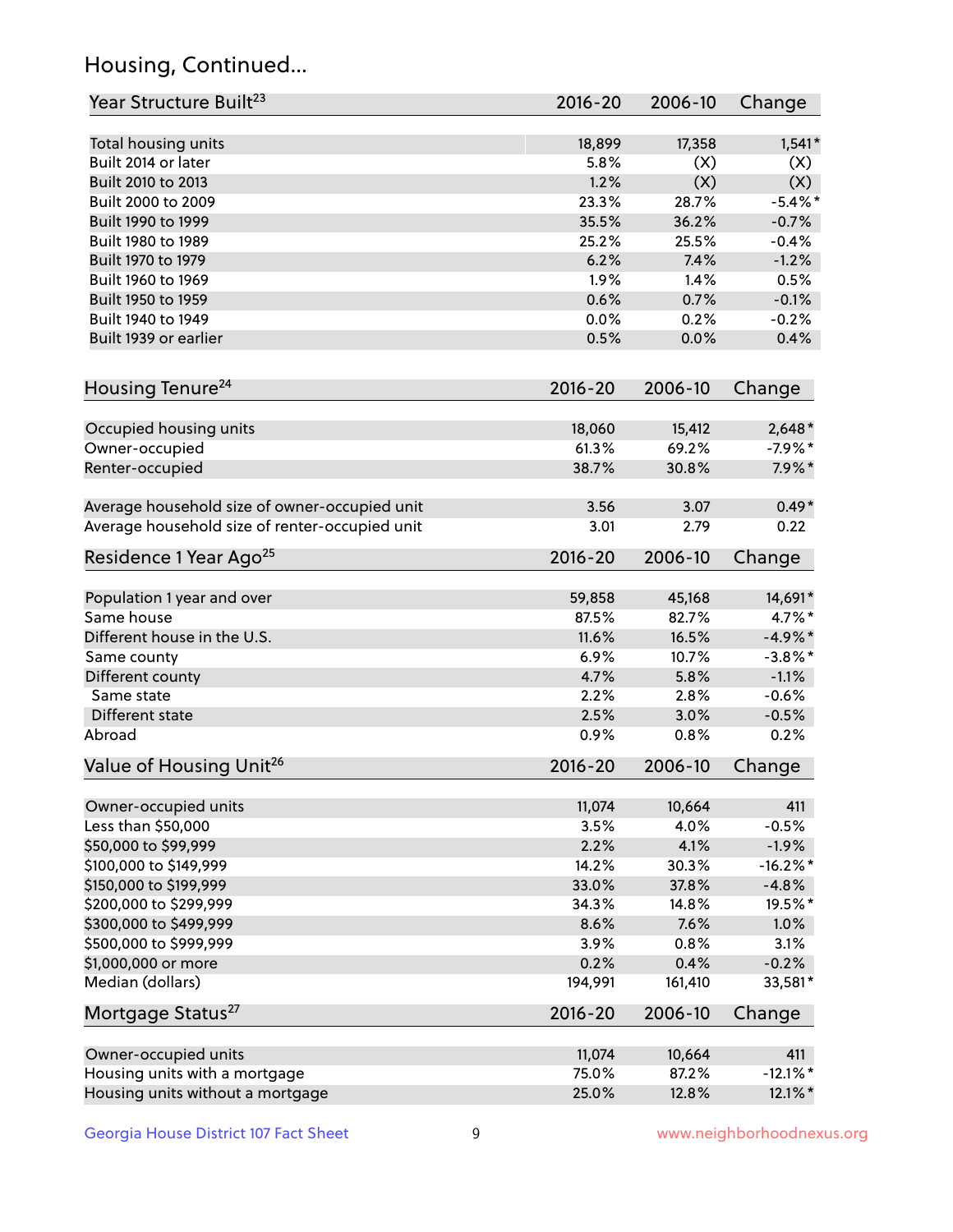## Housing, Continued...

| Selected Monthly Owner Costs <sup>28</sup>                                            | $2016 - 20$ | 2006-10 | Change      |
|---------------------------------------------------------------------------------------|-------------|---------|-------------|
| Housing units with a mortgage                                                         | 8,309       | 9,294   | $-985*$     |
| Less than \$300                                                                       | 0.0%        | 0.1%    | $-0.1%$     |
| \$300 to \$499                                                                        | 0.9%        | 0.5%    | 0.4%        |
| \$500 to \$999                                                                        | 8.6%        | 9.2%    | $-0.6%$     |
| \$1,000 to \$1,499                                                                    | 45.3%       | 41.0%   | 4.4%        |
| \$1,500 to \$1,999                                                                    | 32.5%       | 32.5%   | $0.0\%$     |
| \$2,000 to \$2,999                                                                    | 8.5%        | 14.6%   | $-6.0\%$ *  |
| \$3,000 or more                                                                       | 4.2%        | 2.3%    | $1.9\%$     |
| Median (dollars)                                                                      | 1,449       | 1,492   | $-44*$      |
| Housing units without a mortgage                                                      | 2,766       | 1,370   | 1,396*      |
| Less than \$150                                                                       | 0.0%        | 2.1%    | $-2.1%$     |
| \$150 to \$249                                                                        | 6.1%        | 12.7%   | $-6.6%$     |
| \$250 to \$349                                                                        | 17.1%       | 25.8%   | $-8.7%$     |
| \$350 to \$499                                                                        | 32.4%       | 28.8%   | 3.7%        |
| \$500 to \$699                                                                        | 24.4%       | 17.5%   | 6.9%        |
| \$700 or more                                                                         | 19.9%       | 13.0%   | 7.0%        |
| Median (dollars)                                                                      | 471         | 375     | $96*$       |
| Selected Monthly Owner Costs as a Percentage of<br>Household Income <sup>29</sup>     | $2016 - 20$ | 2006-10 | Change      |
| Housing units with a mortgage (excluding units where<br>SMOCAPI cannot be computed)   | 8,223       | 9,285   | $-1,062*$   |
| Less than 20.0 percent                                                                | 45.2%       | 28.4%   | 16.8%*      |
| 20.0 to 24.9 percent                                                                  | 15.8%       | 14.9%   | $0.9\%$     |
| 25.0 to 29.9 percent                                                                  | 10.1%       | 12.7%   | $-2.6%$     |
| 30.0 to 34.9 percent                                                                  | 6.4%        | 9.9%    | $-3.5%$ *   |
| 35.0 percent or more                                                                  | 22.5%       | 34.1%   | $-11.6\%$ * |
| Not computed                                                                          | 86          | 9       | 77          |
| Housing unit without a mortgage (excluding units where<br>SMOCAPI cannot be computed) | 2,673       | 1,354   | 1,319*      |
| Less than 10.0 percent                                                                | 55.9%       | 43.8%   | 12.2%       |
| 10.0 to 14.9 percent                                                                  | 17.9%       | 14.5%   | $3.4\%$ *   |
| 15.0 to 19.9 percent                                                                  | 6.9%        | 13.2%   | $-6.3%$     |
| 20.0 to 24.9 percent                                                                  | 4.0%        | 6.8%    | $-2.9%$     |
| 25.0 to 29.9 percent                                                                  | 6.4%        | 5.0%    | 1.5%        |
| 30.0 to 34.9 percent                                                                  | 2.7%        | 5.3%    | $-2.6%$     |
| 35.0 percent or more                                                                  | 6.1%        | 11.5%   | $-5.4%$     |
| Not computed                                                                          | 93          | 16      | 77          |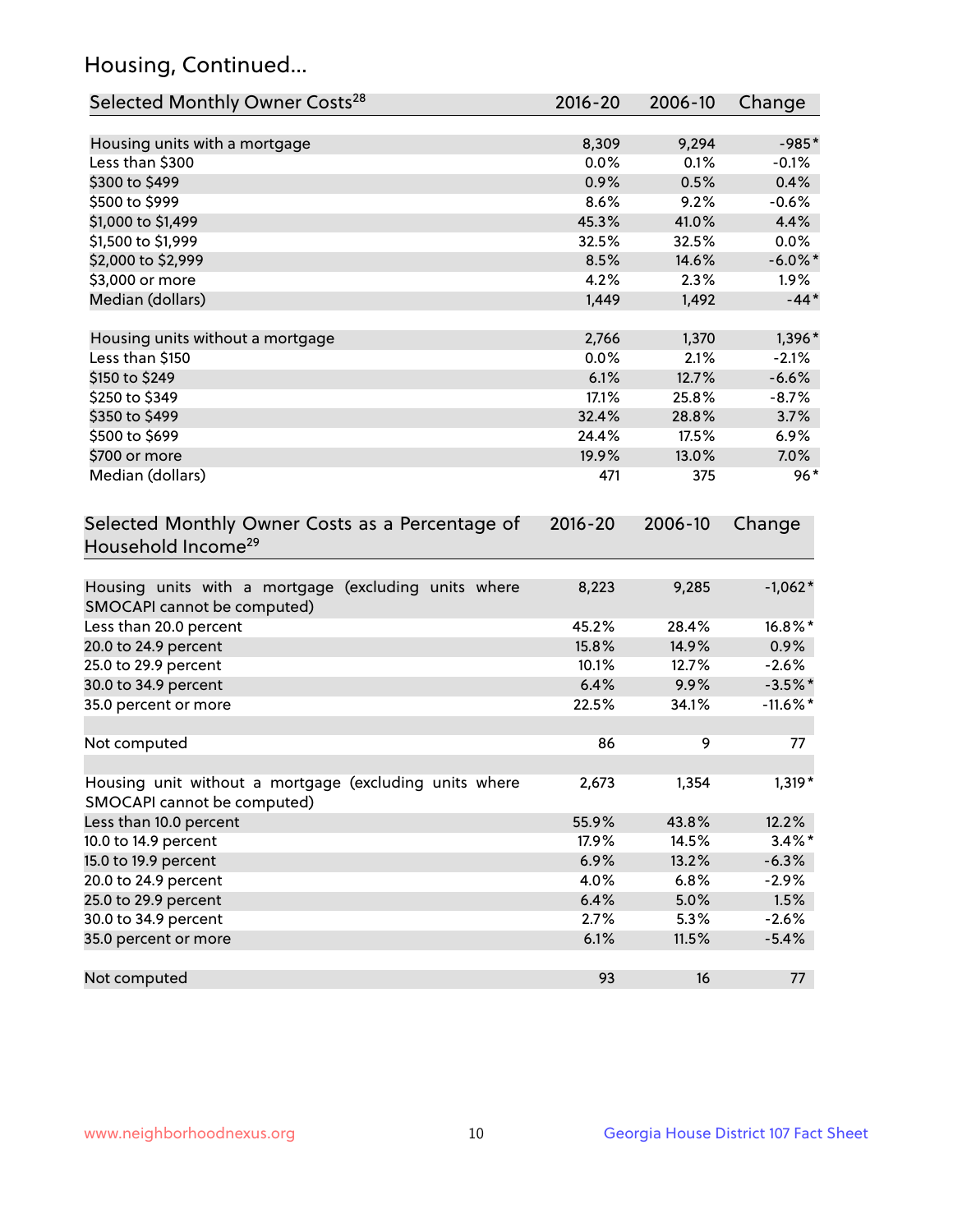## Housing, Continued...

| Gross Rent <sup>30</sup>   | 2016-20 | 2006-10 | Change      |
|----------------------------|---------|---------|-------------|
|                            |         |         |             |
| Occupied units paying rent | 6,872   | 4,654   | $2,218*$    |
| Less than \$200            | 0.2%    | 0.3%    | $-0.1%$     |
| \$200 to \$499             | 1.0%    | 0.3%    | 0.7%        |
| \$500 to \$749             | $1.0\%$ | 10.2%   | $-9.2%$     |
| \$750 to \$999             | 9.5%    | 38.1%   | $-28.6\%$ * |
| \$1,000 to \$1,499         | 51.5%   | 45.5%   | $6.0\%$     |
| \$1,500 to \$1,999         | 34.4%   | 4.8%    | 29.5%*      |
| \$2,000 or more            | 2.4%    | 0.8%    | $1.6\%$     |
| Median (dollars)           | 1,372   | 1,260   | $112*$      |
|                            |         |         |             |
| No rent paid               | 113     | 95      | 19          |

| Gross Rent as a Percentage of Household Income <sup>31</sup>                   | $2016 - 20$ | 2006-10 | Change   |
|--------------------------------------------------------------------------------|-------------|---------|----------|
|                                                                                |             |         |          |
| Occupied units paying rent (excluding units where GRAPI<br>cannot be computed) | 6,605       | 4,592   | $2,013*$ |
| Less than 15.0 percent                                                         | 8.6%        | 8.7%    | $-0.0%$  |
| 15.0 to 19.9 percent                                                           | 9.1%        | 9.1%    | $-0.0%$  |
| 20.0 to 24.9 percent                                                           | 17.0%       | 15.2%   | 1.8%     |
| 25.0 to 29.9 percent                                                           | 9.0%        | 14.6%   | $-5.6%$  |
| 30.0 to 34.9 percent                                                           | 9.1%        | 12.8%   | $-3.7%$  |
| 35.0 percent or more                                                           | 47.3%       | 39.7%   | 7.6%     |
| Not computed                                                                   | 380         | 157     | 224      |

## Transportation

| Commuting to Work <sup>32</sup>           | 2016-20 | 2006-10 | Change    |
|-------------------------------------------|---------|---------|-----------|
|                                           |         |         |           |
| Workers 16 years and over                 | 28,240  | 22,501  | 5,739*    |
| Car, truck, or van - drove alone          | 81.3%   | 79.9%   | 1.3%      |
| Car, truck, or van - carpooled            | 9.7%    | 11.9%   | $-2.2%$   |
| Public transportation (excluding taxicab) | 0.5%    | $1.8\%$ | $-1.3%$   |
| Walked                                    | 0.6%    | 0.8%    | $-0.1%$   |
| Other means                               | $1.3\%$ | $1.9\%$ | $-0.5%$   |
| Worked at home                            | 6.5%    | 3.7%    | $2.8\%$ * |
|                                           |         |         |           |
| Mean travel time to work (minutes)        | 32.7    | 31.1    | $1.6*$    |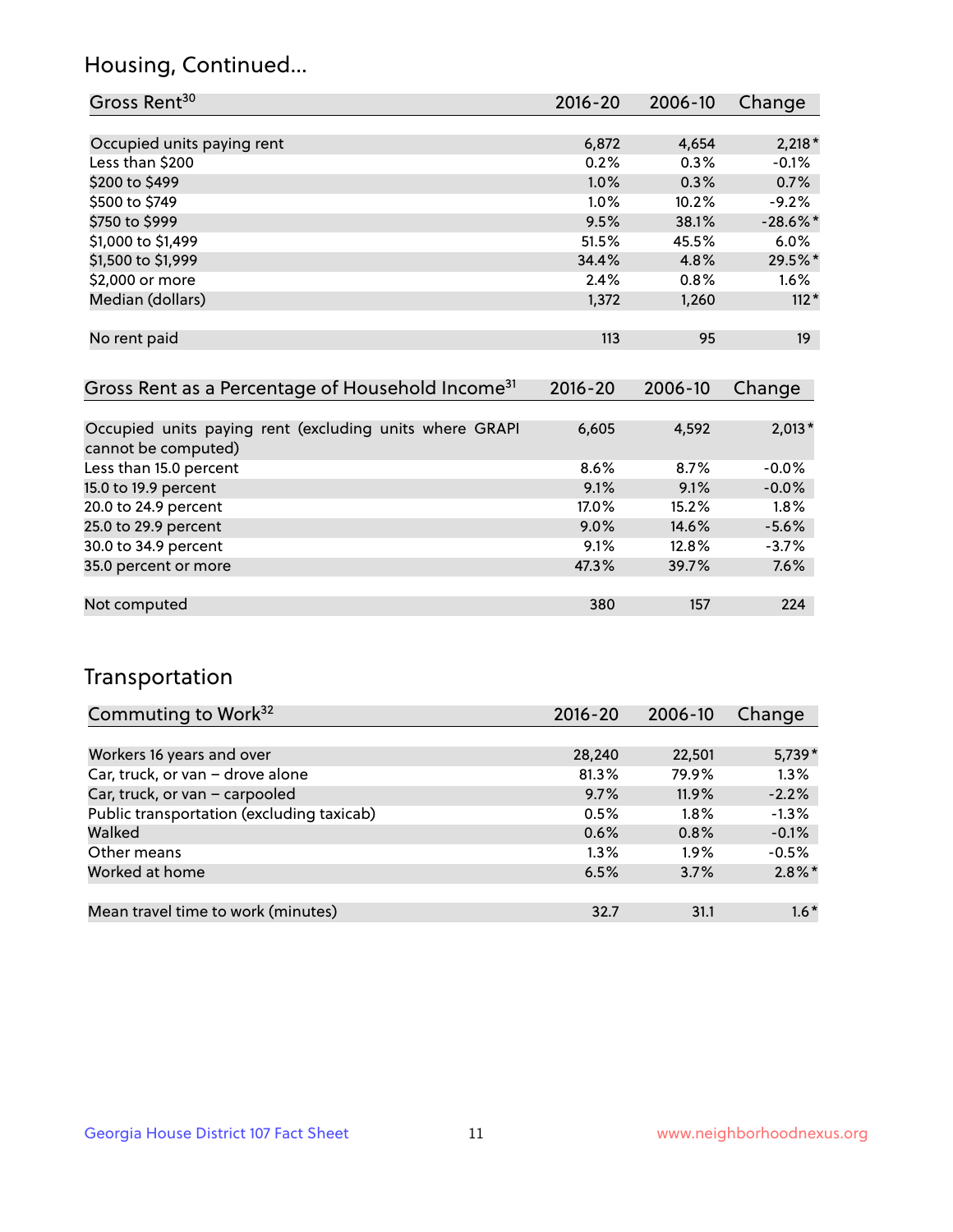## Transportation, Continued...

| Vehicles Available <sup>33</sup> | 2016-20 | 2006-10 | Change   |
|----------------------------------|---------|---------|----------|
|                                  |         |         |          |
| Occupied housing units           | 18,060  | 15,412  | $2,648*$ |
| No vehicles available            | 2.3%    | 2.4%    | $-0.1%$  |
| 1 vehicle available              | 31.9%   | 34.1%   | $-2.3%$  |
| 2 vehicles available             | 41.8%   | 44.3%   | $-2.5%$  |
| 3 or more vehicles available     | 24.0%   | 19.2%   | 4.8%     |

#### Health

| Health Insurance coverage <sup>34</sup>                 | 2016-20 |
|---------------------------------------------------------|---------|
|                                                         |         |
| Civilian Noninstitutionalized Population                | 60,468  |
| With health insurance coverage                          | 78.9%   |
| With private health insurance coverage                  | 59.9%   |
| With public health coverage                             | 24.3%   |
| No health insurance coverage                            | 21.1%   |
| Civilian Noninstitutionalized Population Under 19 years | 18,713  |
| No health insurance coverage                            | 14.6%   |
| Civilian Noninstitutionalized Population 19 to 64 years | 36,224  |
| In labor force:                                         | 28,347  |
| Employed:                                               | 27,235  |
| With health insurance coverage                          | 74.7%   |
| With private health insurance coverage                  | 71.7%   |
| With public coverage                                    | 4.2%    |
| No health insurance coverage                            | 25.3%   |
| Unemployed:                                             | 1,112   |
| With health insurance coverage                          | 54.6%   |
| With private health insurance coverage                  | 40.4%   |
| With public coverage                                    | 18.1%   |
| No health insurance coverage                            | 45.4%   |
| Not in labor force:                                     | 7,876   |
| With health insurance coverage                          | 69.0%   |
| With private health insurance coverage                  | 54.8%   |
| With public coverage                                    | 19.8%   |
| No health insurance coverage                            | 31.0%   |